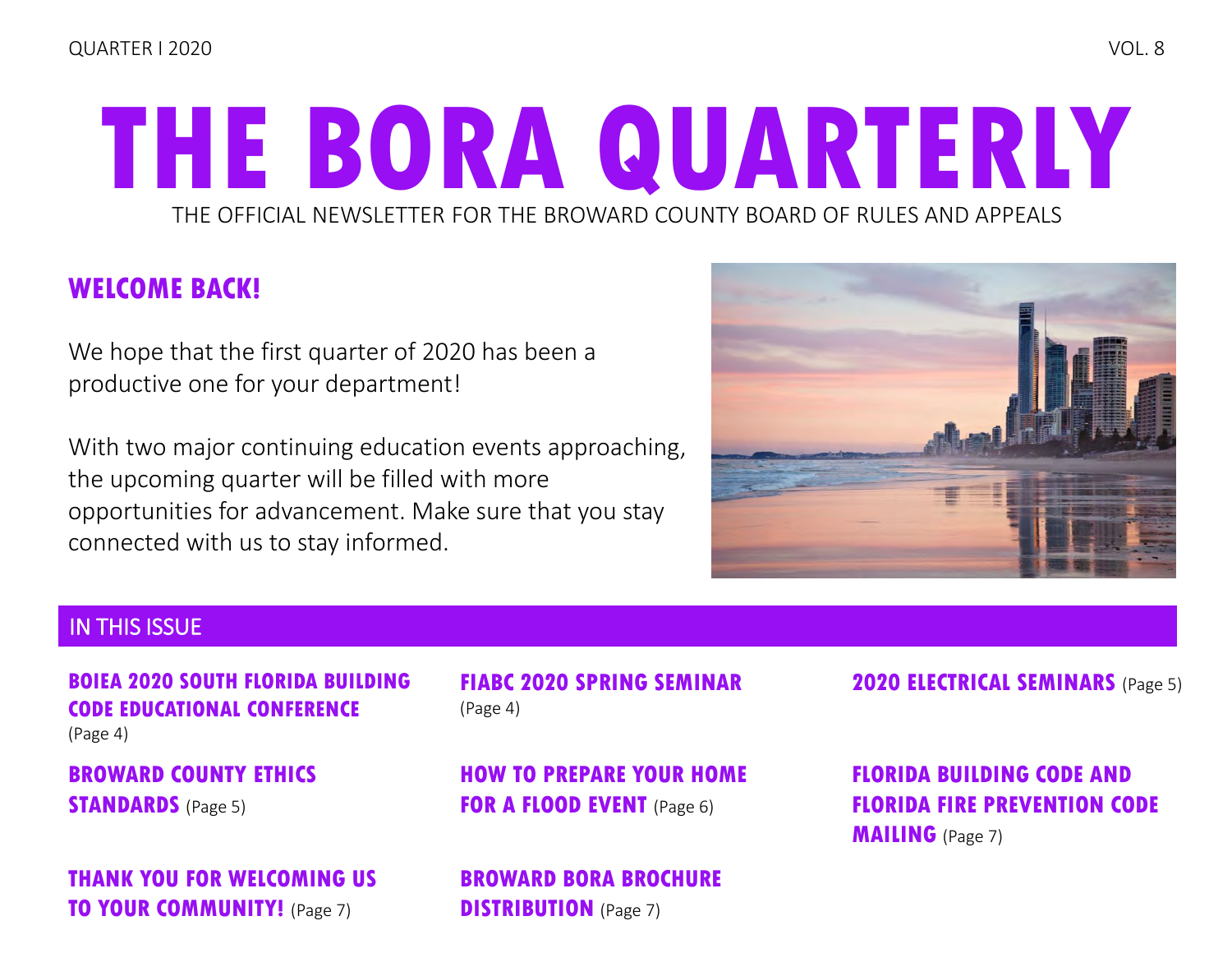## **UPCOMING EVENTS**

#### **MARCH 4-5, 2020**

BOIEA Educational Conference 8:00AM – 4:30PM Nova Southeastern University 3301 College Avenue, Davie, FL 33314

#### **MARCH 18-19, 2020**

Fire Inspector's Association of Broward County 2020 Spring Seminar (Session 3-4) 8:00AM – 5:00PM Volunteer Park 12050 W. Sunrise Boulevard, Plantation, FL 33323



#### **MARCH 10-11, 2020**

Fire Inspector's Association of Broward County 2020 Spring Seminar (Session 1-2) 8:00AM – 5:00PM Volunteer Park 12050 W. Sunrise Boulevard, Plantation, FL 33323

#### **APRIL 15, 2020 and APRIL 29, 2020**

BOIEA Educational Conference  $8:00AM - 4:30PM$ Nova Southeastern University 3301 College Avenue, Davie, FL 33314



#### **MARCH 18, 2020** Electrical Seminar: NEC 300 Wiring Methods

and NEC 800, Communication Circuits 11:30AM Coconut Creek Community Center 1100 Lyons Road, Coconut Creek, FL 33063

#### **MAY 13, 2020 and MAY 27, 2020**

BOIEA Educational Conference  $8:00AM - 4:30PM$ Nova Southeastern University 3301 College Avenue, Davie, FL 33314



## **BUILDING CODE JOB ANNOUNCEMENTS**

Visi[t broward.org/CodeAppeals](http://www.broward.org/CodeAppeals/Pages/JobAnnouncements.aspx) for the full list of county and municipal job postings.

#### **COOPER CITY**

Examiner

• Structural Inspector / Plans

- **HALLANDALE BEACH**
- Chief Electrical Inspector

#### **POMPANO BEACH**

- Building Field Inspector (Structural)
- Building Plans Examiner (Structural)

#### **TAMARAC**

- Chief Building Official Building Department Division
- Structural Inspector / Plans Examiner

If your municipality would like our agency to post a job announcement on our website, please send an email to [rulesboard@broward.org.](mailto:rulesboard@broward.org)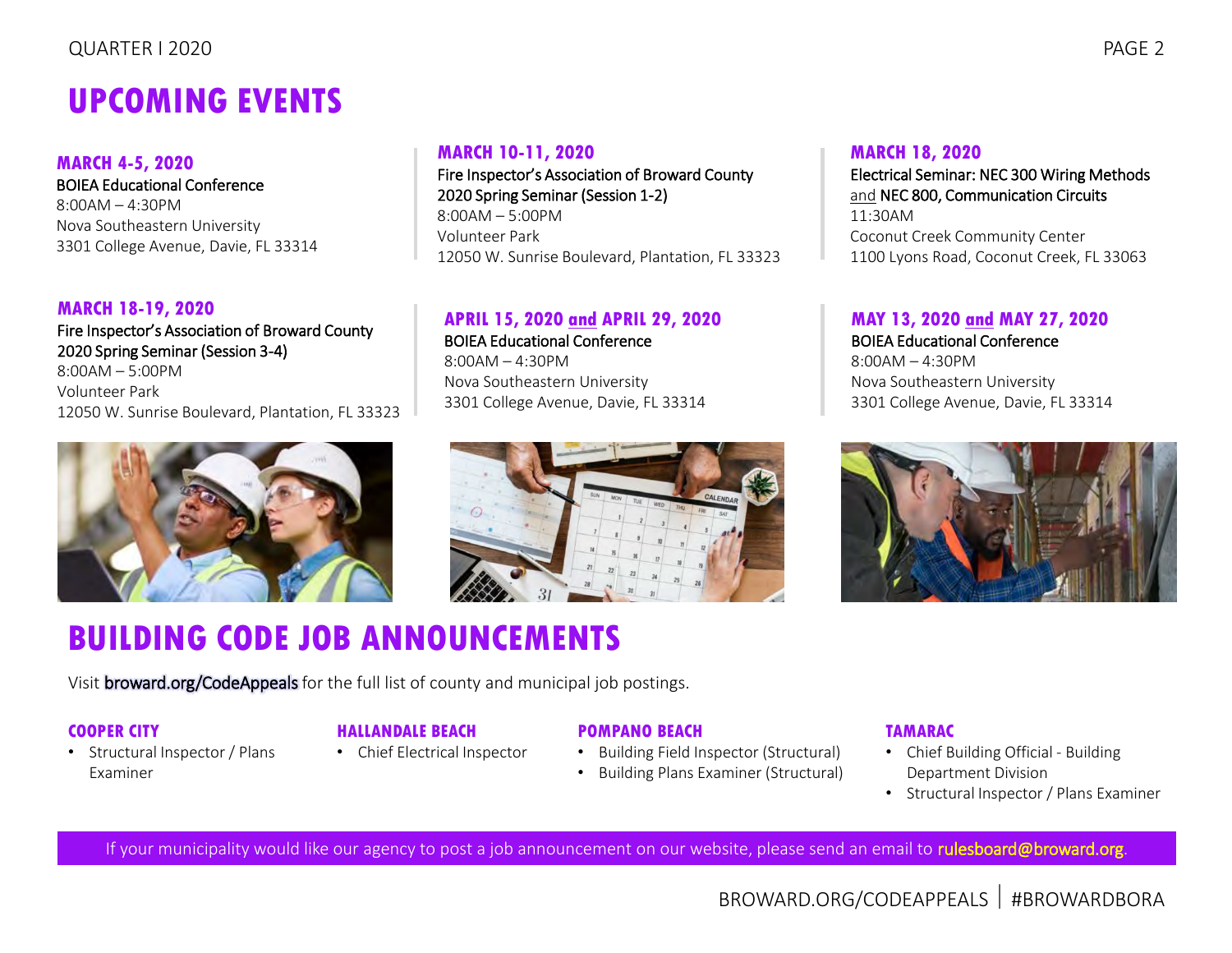### **STAY INFORMED!**

The BORA Quarterly was introduced in June 2018 as a way for our agency to keep members of the public informed about what our agency is doing to contribute to positive and effective change throughout Broward County.

[Subscribe](mailto:rulesboard@broward.org) to The BORA Quarterly and stay informed!

#### **CONNECT WITH US ONLINE!**



[@BrowardBORA](https://twitter.com/BrowardBORA)

[Broward County Board](https://www.facebook.com/BrowardBORA/)   $f$ of Rules and Appeals

### **BORA AGENDAS ARE AVAILABLE ONLINE!**

Both the [Board Meeting Agendas](http://www.broward.org/CodeAppeals/Pages/BoardMeetingAgendas.aspx) and [Committee Meeting Agendas](http://www.broward.org/CodeAppeals/Pages/CommitteeMeetingAgendas.aspx) are available on the Broward County Board of Rules and Appeals website.

### **BROWARD COUNTY BOARD OF RULES AND APPEALS**

1 N. University Drive, Suite 3500B, Plantation, FL 33324 Phone: 954-765-4500 Fax: 954-765-4504

#### **Board Director**

|--|--|

#### **ADMINISTRATIVE STAFF**

| <b>Administrative Coordinator</b> |  |
|-----------------------------------|--|
| <b>Administrative Specialist</b>  |  |
| <b>Administrative Specialist</b>  |  |
| <b>Administrative Specialist</b>  |  |

#### **CODE COMPLIANCE OFFICERS**

| <b>Chief Electrical Code Compliance Officer</b> |  |
|-------------------------------------------------|--|
| <b>Chief Fire Code Compliance Officer</b>       |  |
| <b>Chief Mechanical Code Compliance Officer</b> |  |
| <b>Chief Plumbing Code Compliance Officer</b>   |  |
| <b>Chief Structural Code Compliance Officer</b> |  |
| <b>Chief Structural Code Compliance Officer</b> |  |

**[BROWARD BORA STAFF DIRECTORY](http://www.broward.org/CodeAppeals/Pages/staffContacts.aspx)**

## **INTERESTED IN EARNING MORE CONTACT HOURS?**

- 28 hours of training is required during the 2-year building certification cycle.
- 60 hours of training is required during the 4-year fire certification cycle.
- By attending Broward BORA's board meetings and/or committee meetings, 1 hour of the required credit will be earned.
- By attending professional association meetings approved by the BORA Staff (i.e. FGAMI, IAEI, COEA), ½ hour of the required credit will be earned for each meeting attended.

A maximum of 14 total contact hours through board and/or committee meetings can be earned per certification cycle.

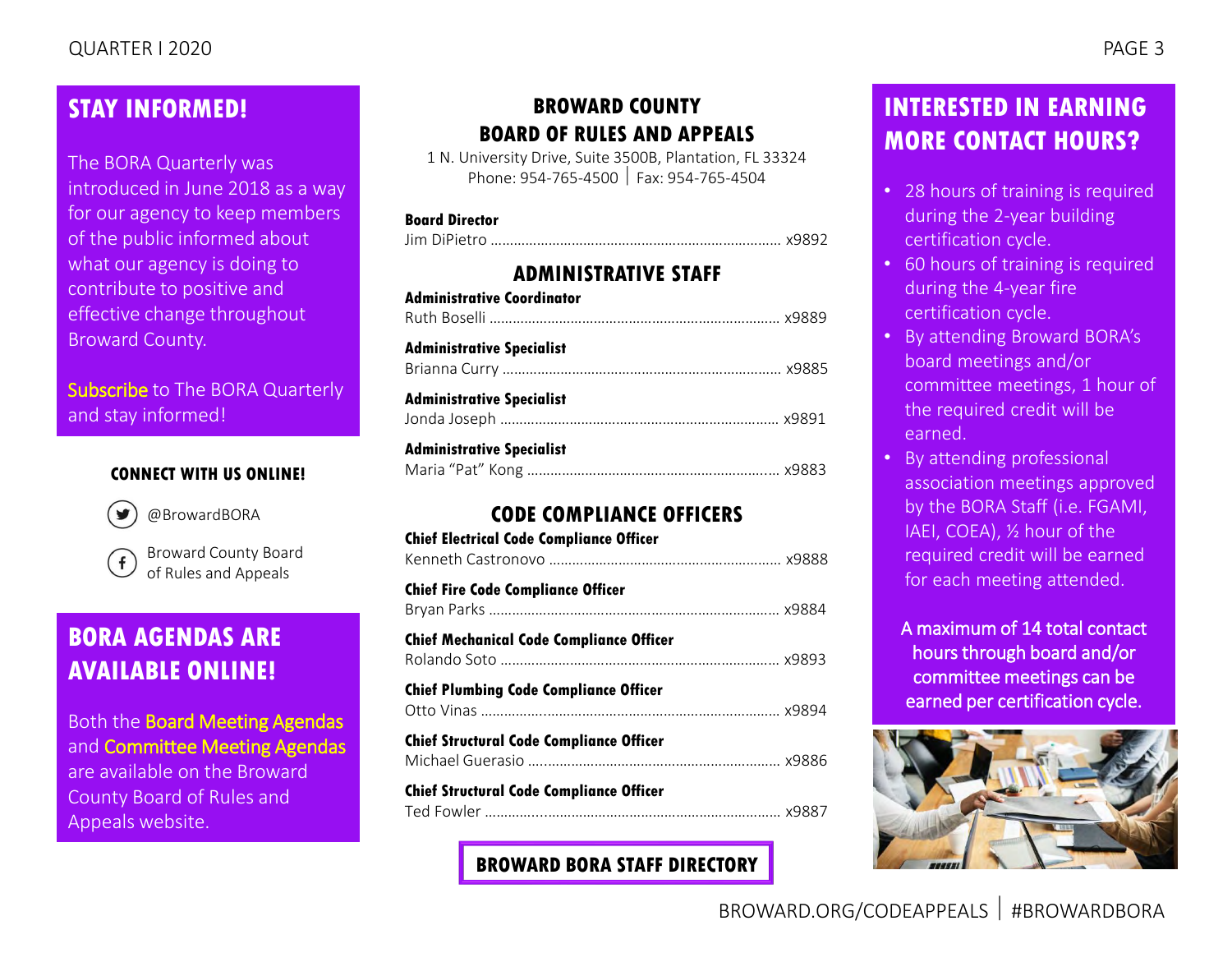## <span id="page-3-0"></span>**BOIEA 2020 SOUTH FLORIDA BUILDING CODE EDUCATIONAL CONFERENCE**

The Broward County Building Officials & Inspectors Educational Association (**[BOIEA](https://www.boiea.com/)**) will host the 2020 South Florida Building Code Educational Conference on a variety of dates in March, April and May. The Broward County Board of Rules and Appeals will be a sponsor for the upcoming conference that is intended for floodplain managers, design professionals, contractors and code professionals throughout the electrical, mechanical, plumbing and structural disciplines.

The conference will offer up to 14 Continuing Education Unit (CEU) hours. Credit will only be awarded to those who are present and signed-in to each lecture that they are seeking credit for.

The conference application is available **[online](https://www.broward.org/CodeAppeals/Documents/2020%20BOIEA%20Conference%20Packet%20(Fillable).pdf)**. Please submit completed applications by mail to:

Code Officials Education Association 1126 South Federal Highway, Suite 394 Fort Lauderdale, FL 33316





## **FIABC 2020 SPRING SEMINAR**

The Fire Inspector's Association of Broward County 2020 Spring Seminar will be held on March 10-11, 2020 and March 18-19, 2020. The 4-session conference will offer seminars focused on a range of fire safety subjects. The Board of Rules and Appeals contributes \$1,500 annually for the Fire Inspectors Association of Broward County Educational Conference towards the preparation of instructional materials.

This conference has been approved for Fire Safety Inspector and Instructor Continuing Education Unit (CEU) hours.

Visit the **[FIABC website](https://fiabc.wildapricot.org/event-3439560)** to register for the upcoming Fire Inspectors Association of Broward County Educational Conference**.**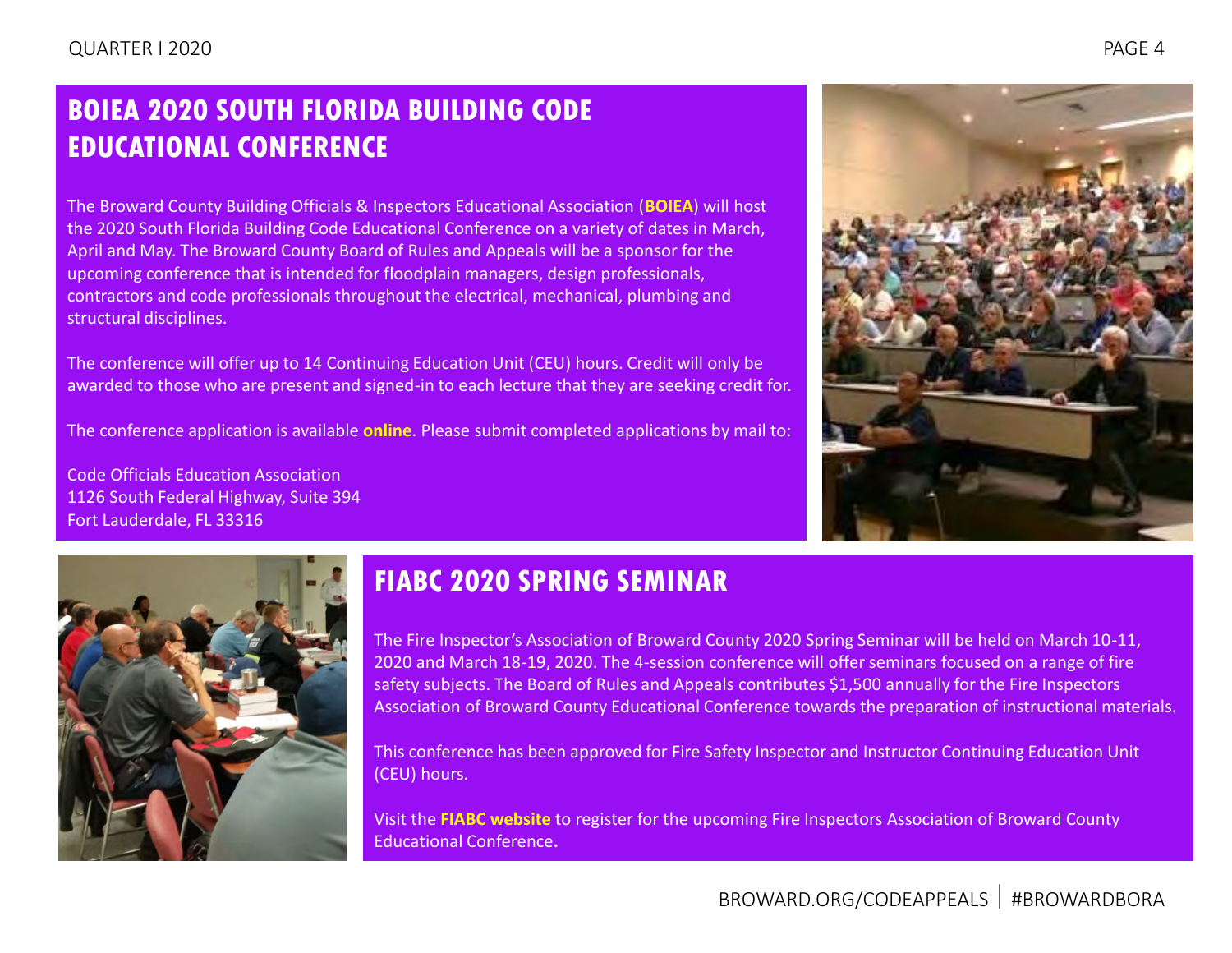## <span id="page-4-0"></span>**2020 ELECTRICAL SEMINARS\***

From alternate energy sources to wiring methods, there are a range of topics being covered during the electrical seminars being held this year! To see the 2020 Electrical Seminars calendar, visit the Broward BORA **[website](https://www.broward.org/CodeAppeals/Documents/2020%20CALENDAR%20OF%20ELECTRICAL%20SEMINARS.pdf)**.

These seminars will provide the opportunity to earn required continuing education points.

For more information about the upcoming electrical seminars please contact Ken Castronovo (**[kcastronovo@broward.org](mailto:kcastronovo@broward.org)**).

\* Courses are subject to change.



## **BROWARD COUNTY ETHICS STANDARDS**

Inspectors, plans examiners, chief inspectors and building officials certified by Broward BORA and charged with enforcing or otherwise supervising or inspecting any work covered under any section of the Florida Building Code as applicable to Broward County pursuant to Chapter 71-575, Laws of Florida, and who is required to hold or who otherwise holds a Certificate of Competency (Florida DBPR or local county licenses) or engineer or architect license in any area of construction shall not use his/her Certificate of Competency to engage in free enterprise thereby, competing against persons or firms that may do business within Broward County whose work he/she may also inspect, nor may he/she allow his/her Certificate of Competency to be used by another person or firm.

This includes any activity, such as, but not limited to bidding, contracting, subcontracting, code consulting, design, employment, plan review, special building inspections, sales of construction supplies, advertising in any media offering these services, etc., regardless of compensation.

What is permitted:

- 1. Any alteration, addition or repair to your homesteaded residency.
- 2. Other businesses or professional activities related to real estate, mortgage or insurance sales.
- 3. Other businesses or professional activities not related to construction contracting.
- 4. Teaching and training others at any level.
- 5. Performance of 4-point inspections if properly licensed.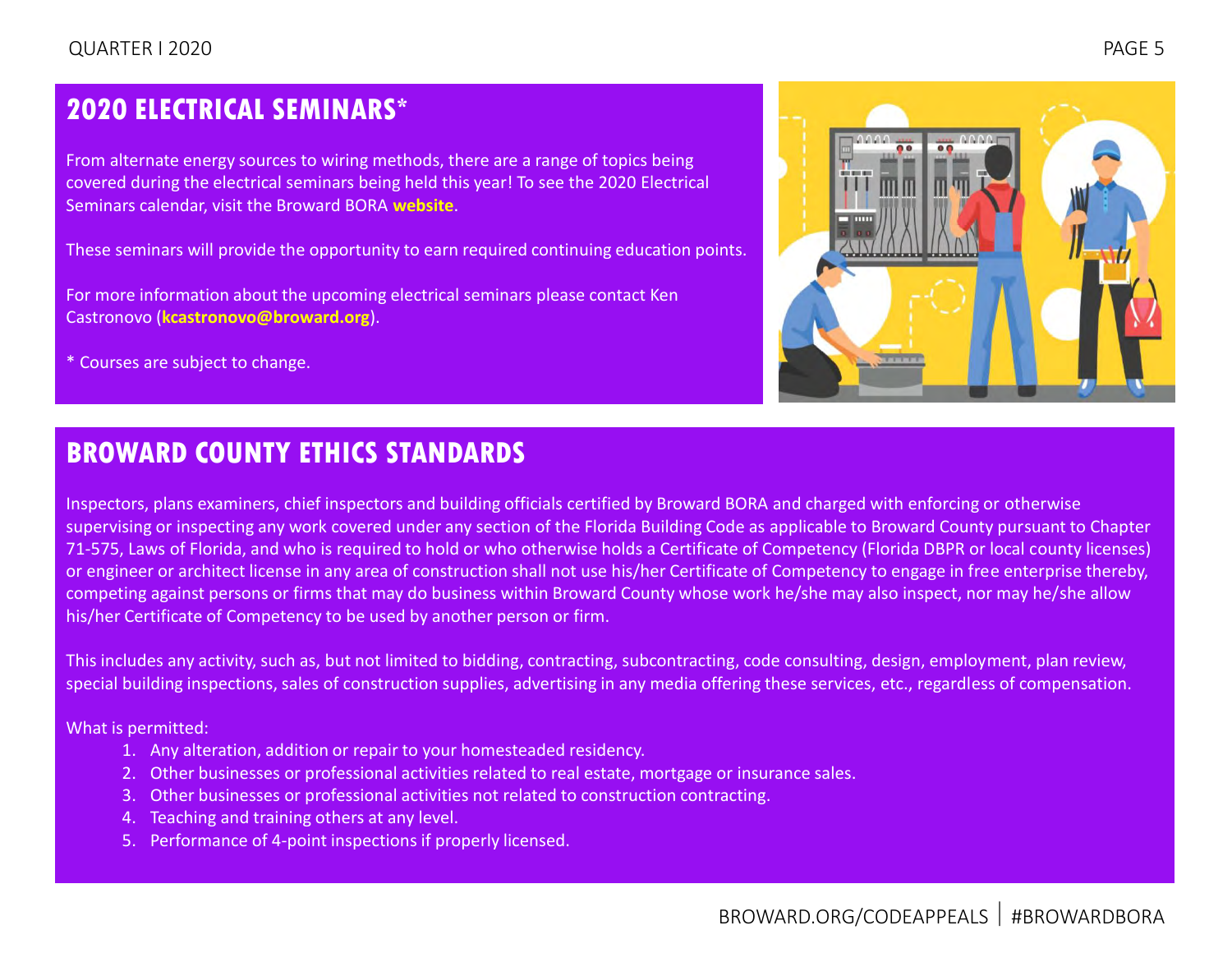## <span id="page-5-0"></span>**HOW TO PREPARE YOUR HOME FOR A FLOOD EVENT**

*The following Flood Safety Checklist is curated by the [Florida State Emergency](https://www.floridadisaster.org/sert/)  [Response Team](https://www.floridadisaster.org/sert/) and [Disaster.org](https://floridadisaster.org/)*

#### **Before the flood reaches your area:**

- Know if floodwaters might affect your home and property. Know your elevation above flood stage.
- Develop a flood emergency action plan.
- Evacuate immediately, if advised to do so. Bring important documents with you.
- Move to a safe area before access is cut off.
- Keep abreast of road conditions through the news media.

#### **During the flood:**

- Avoid areas subject to flooding. Do not attempt to cross flowing water.
- Never drive through flooded roadways. Nearly half of all people killed in floods are those who try driving through flooded areas.
- Do not drive around barricades, they are there for your protection.
- If your vehicle stalls, leave it immediately.
- Never try to walk through or allow children to play around flood water.

#### **After the flood:**

- Do not visit disaster areas, your presence may hamper emergency operations.
- Throw out food that has come into contact with the floodwater and boil drinking water before using it.
- Stay out of buildings that remain in flood waters.
- Do not handle live electrical equipment in wet areas.
- If the power is out, use flashlights to examine buildings. Flammables may be inside.
- Report broken utilities to the correct authorities.



## **REMEMBER …**

• Flood damage is not usually covered by homeowner's insurance. Do not make assumptions. Check your policy.

**The [National Flood Insurance Program](https://www.fema.gov/national-flood-insurance-program)**, is a predisaster flood mitigation and insurance protection program. The National Flood Insurance Program makes federally backed flood insurance available to residents and business owners National Flood Insurance Program call 1-888-CALL-FLOOD ext. 445, TDD# 1-800-427-5593.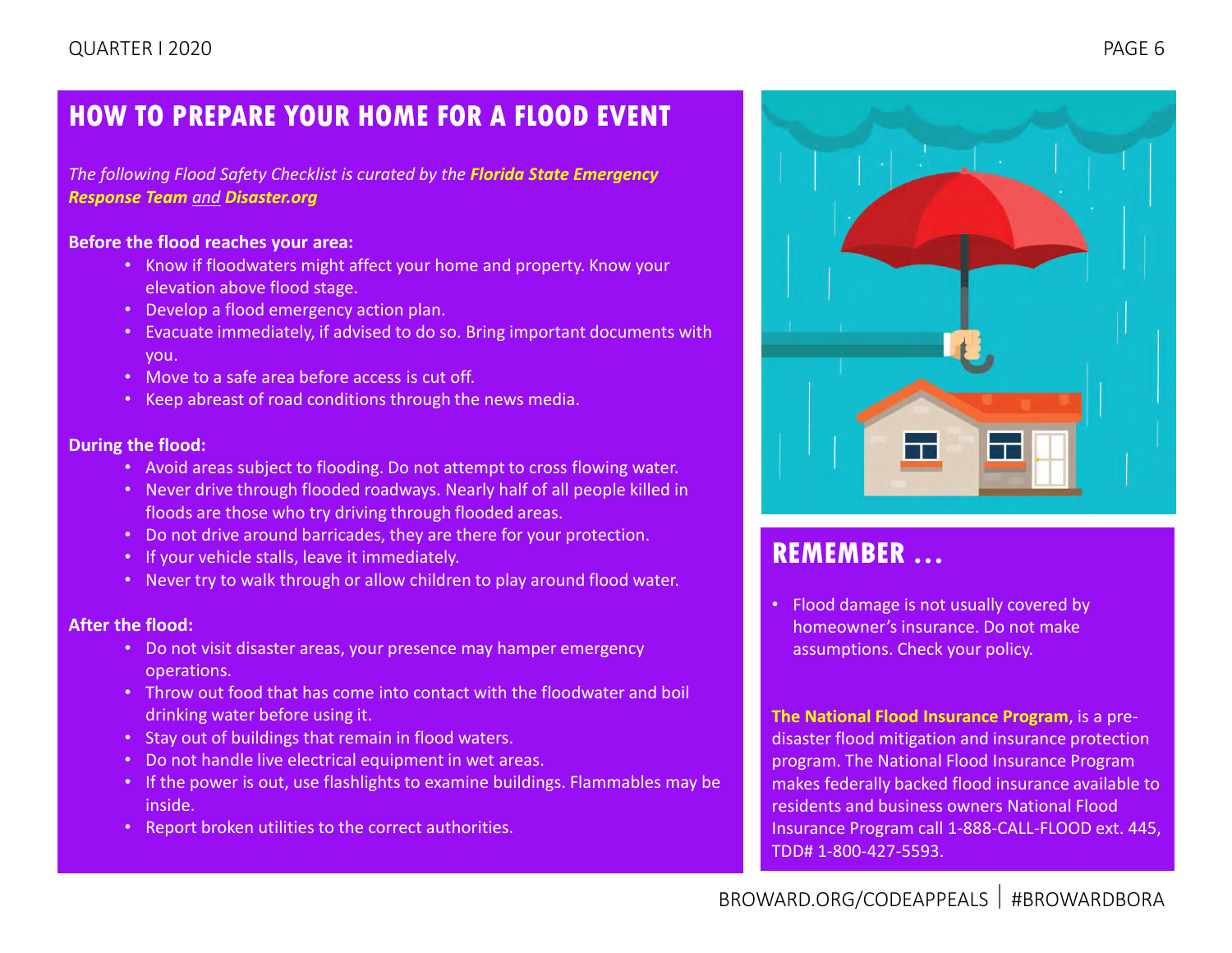## <span id="page-6-0"></span>**FLORIDA BUILDING CODE AND FLORIDA FIRE PREVENTION CODE MAILING**

Our office mailed copies of latest Chapter I Amendments for the **6 th [Edition \(2017\) Florida Building Code](https://www.broward.org/CodeAppeals/Pages/AmendmentsInterpretations.aspx)** and the **6 th [Edition \(2018\) Florida Fire Prevention Code](https://www.broward.org/CodeAppeals/Pages/FloridaFirePrevention.aspx)**.

If your department is interested in receiving additional hard copies, free of charge, please contact Jonda Joseph (**[jondajoseph@broward.org](mailto:jondajoseph@broward.org)**) or Brianna Curry (**[bcurry@broward.org](mailto:bcurry@broward.org)**).





## **THANK YOU FOR WELCOMING US TO YOUR COMMUNITY!**

For many years, jurisdictions hosted the Broward County Board of Rules and Appeals, making room for our various committee meetings and continuing education courses. Our office would like to extend our sincere gratitude to the following governmental jurisdictions for welcoming our agency and allowing us to use your facilities in 2018 and 2019:

- Broward County
- City of Coconut Creek
- City of Cooper City
- City of Coral Springs
- Town of Davie
- City of Hollywood
- City of Plantation
- City of Pompano Beach
- City of Tamarac

## **BROWARD BORA BROCHURE DISTRIBUTION**

Our office recently distributed the following brochures to Broward County Building Departments.

- The Importance of Permits and Conflict Resolution
- Pool Safety Information
- 40 Year (and Older) Building Safety Inspection Program

If your department is interested in receiving additional copies, free of charge, please contact Brianna Curry (**[bcurry@broward.org](mailto:bcurry@broward.org)**).